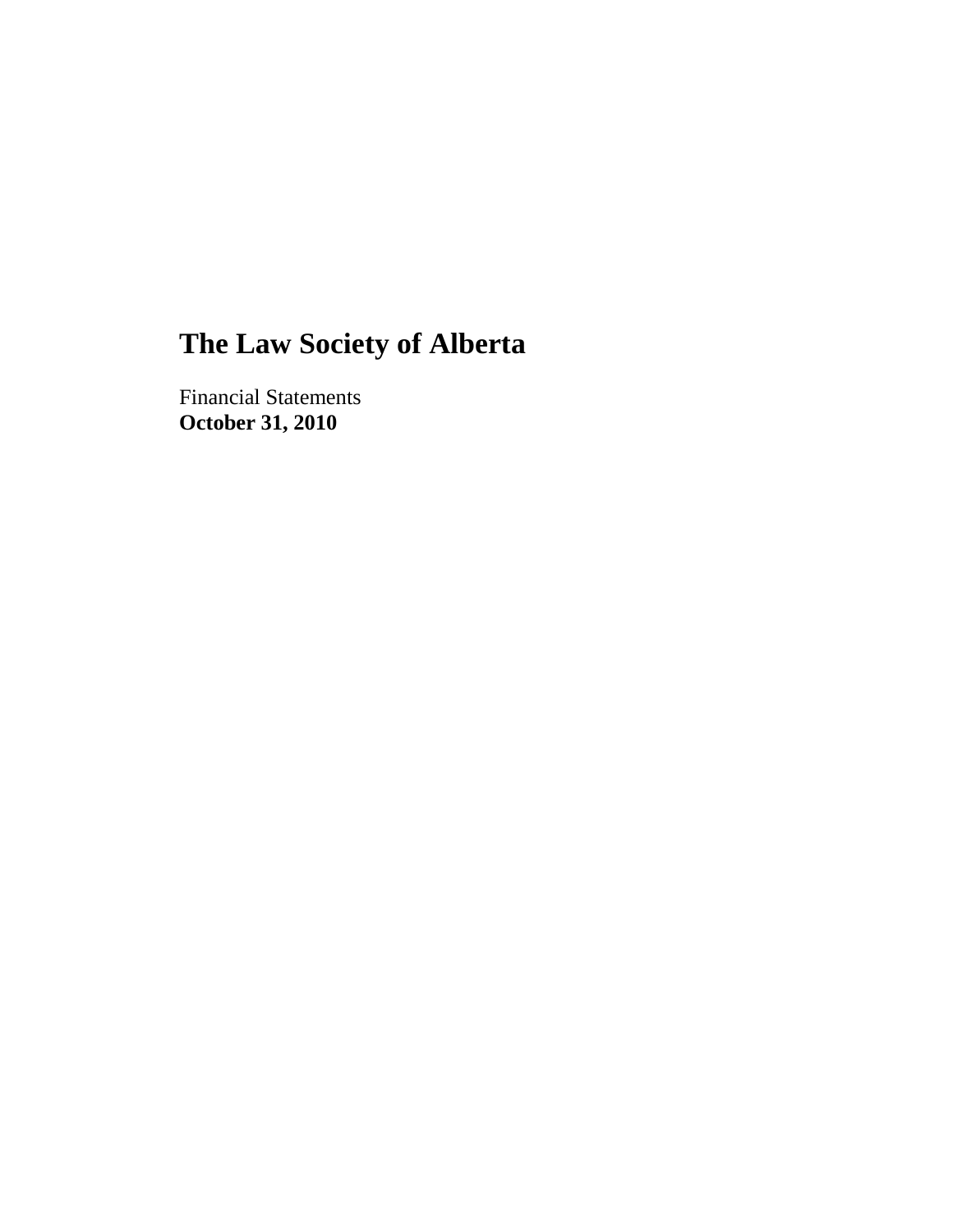

**PricewaterhouseCoopers LLP Chartered Accountants** 111 5 Avenue SW, Suite 3100 Calgary, Alberta Canada T2P 5L3 Telephone +1 403 509 7500 Facsimile +1 403 781 1825

February 4, 2011

**Auditors' Report**

**To the Members of The Law Society of Alberta**

We have audited the balance sheet of **The Law Society of Alberta** as at October 31, 2010 and the statements of revenue, expenses and fund balances and cash flows for the then ended. These financial statements are the responsibility of the Society's management. Our responsibility is to express an opinion on these financial statements based on our audit.

We conducted our audit in accordance with Canadian generally accepted auditing standards. Those standards require that we plan and perform an audit to obtain reasonable assurance whether the financial statements are free of material misstatement. An audit includes examining, on a test basis, evidence supporting the amounts and disclosures in the financial statements. An audit also includes assessing the accounting principles used and significant estimates made by management, as well as evaluating the overall financial statement presentation.

In our opinion, these financial statements present fairly, in all material respects, the financial position of the Society as at October 31, 2010 and the results of its operations and its cash flows for the then ended in accordance with Canadian generally accepted accounting principles.

Pricewaterhouse Coopers LLP

**Chartered Accountants**

"PricewaterhouseCoopers" refers to PricewaterhouseCoopers LLP, an Ontario limited liability partnership, or, as the context requires, the PricewaterhouseCoopers global network or other member firms of the network, each of which is a separate legal entity.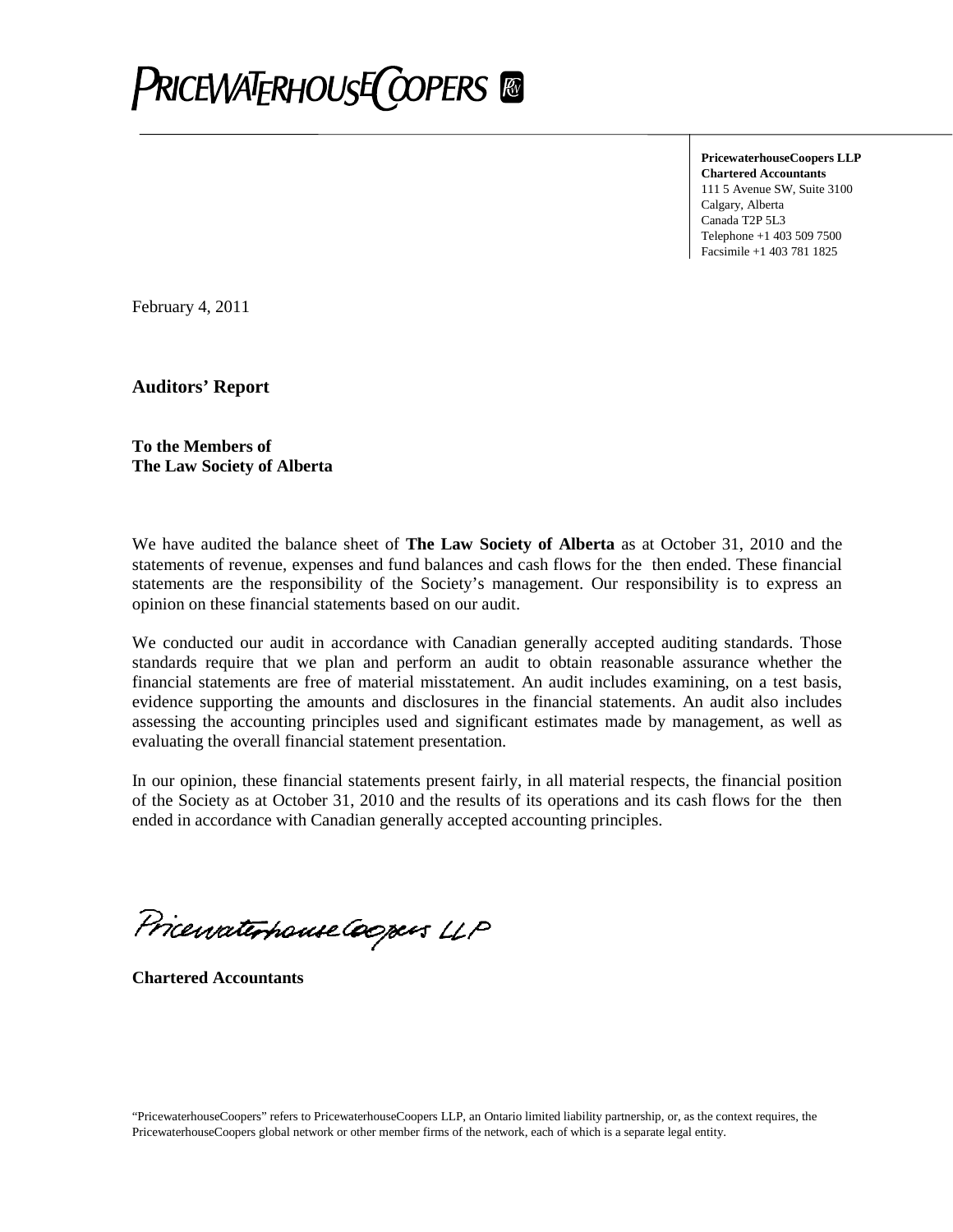|                                                                                                                                         | <b>General</b><br>Fund<br>\$                        | <b>Assurance</b><br>Fund<br>\$            | <b>Viscount</b><br><b>Bennett</b><br><b>Trust</b><br>Fund<br>\$ | 2010                                      | 2009<br>S                                  |
|-----------------------------------------------------------------------------------------------------------------------------------------|-----------------------------------------------------|-------------------------------------------|-----------------------------------------------------------------|-------------------------------------------|--------------------------------------------|
| <b>Assets</b>                                                                                                                           |                                                     |                                           |                                                                 |                                           |                                            |
| <b>Current assets</b><br>Cash and cash equivalents<br>Accounts receivable<br>Accrued interest<br>Prepaid expenses<br>Interfund balances | 2,249,139<br>217,771<br>12,871<br>240,146<br>27,265 | 982,934<br>110,758<br>59,987<br>(27, 265) | 109,400<br>41<br>8,130                                          | 3,341,473<br>328,570<br>80,988<br>240,146 | 2,633,205<br>376,844<br>111,784<br>262,191 |
|                                                                                                                                         | 2,747,192                                           | 1,126,414                                 | 117,571                                                         | 3,991,177                                 | 3,384,024                                  |
| <b>Investments</b> (note 4)                                                                                                             | 1,219,754                                           | 12,049,655                                | 1,121,533                                                       | 14,390,942                                | 13,400,429                                 |
| <b>Reinsurance recoverables</b> (note 7)                                                                                                |                                                     | 5,214,130                                 |                                                                 | 5,214,130                                 | 3,697,691                                  |
| <b>Trust assets</b> (note 5)                                                                                                            | 840,672                                             |                                           |                                                                 | 840,672                                   | 711,115                                    |
| Capital assets (note 6)                                                                                                                 | 1,333,354                                           |                                           |                                                                 | 1,333,354                                 | 1,625,700                                  |
|                                                                                                                                         | 6,140,972                                           | 18,390,199                                | 1,239,104                                                       | 25,770,275                                | 22,818,959                                 |
| <b>Liabilities</b>                                                                                                                      |                                                     |                                           |                                                                 |                                           |                                            |
| <b>Current liabilities</b><br>Accounts payable and accrued liabilities<br>Due to The Alberta Lawyers Insurance<br>Association (note 11) | 635,098<br>4,228<br>639,326                         | 142,170<br>142,170                        | 805<br>805                                                      | 778,073<br>4,228<br>782,301               | 1,005,657<br>92,335<br>1,097,992           |
| <b>Reserve for claims and related costs (note 7)</b>                                                                                    |                                                     | 10,906,862                                | $\overline{\phantom{a}}$                                        | 10,906,862                                | 7,883,178                                  |
| <b>Pension plan payable</b> (note 9)                                                                                                    | 654,231                                             |                                           |                                                                 | 654,231                                   | 567,914                                    |
| <b>Trust liabilities</b> (note 5)                                                                                                       | 840,672                                             |                                           |                                                                 | 840,672                                   | 711,115                                    |
| <b>Deferred lease inducement</b>                                                                                                        | 322,256                                             |                                           |                                                                 | 322,256                                   | 399,596                                    |
|                                                                                                                                         | 2,456,485                                           | 11,049,032                                | 805                                                             | 13,506,322                                | 10,659,795                                 |
| <b>Fund balances</b><br>Invested in capital assets<br>Externally restricted funds (note 8)<br>Contingency reserve                       | 1,333,354                                           | 7,341,167                                 | 1,238,299                                                       | 1,333,354<br>7,341,167                    | 1,625,700<br>7,875,180                     |
| Scholarship reserve<br>Unrestricted funds                                                                                               | 2,351,133                                           |                                           |                                                                 | 1,238,299<br>2,351,133                    | 1,190,290<br>1,467,994                     |
|                                                                                                                                         | 3,684,487                                           | 7,341,167                                 | 1,238,299                                                       | 12,263,953                                | 12,159,164                                 |
|                                                                                                                                         | 6,140,972                                           | 18,390,199                                | 1,239,104                                                       | 25,770,275                                | 22,818,959                                 |

**Commitments** (note 10)

## **Approved by the Benchers**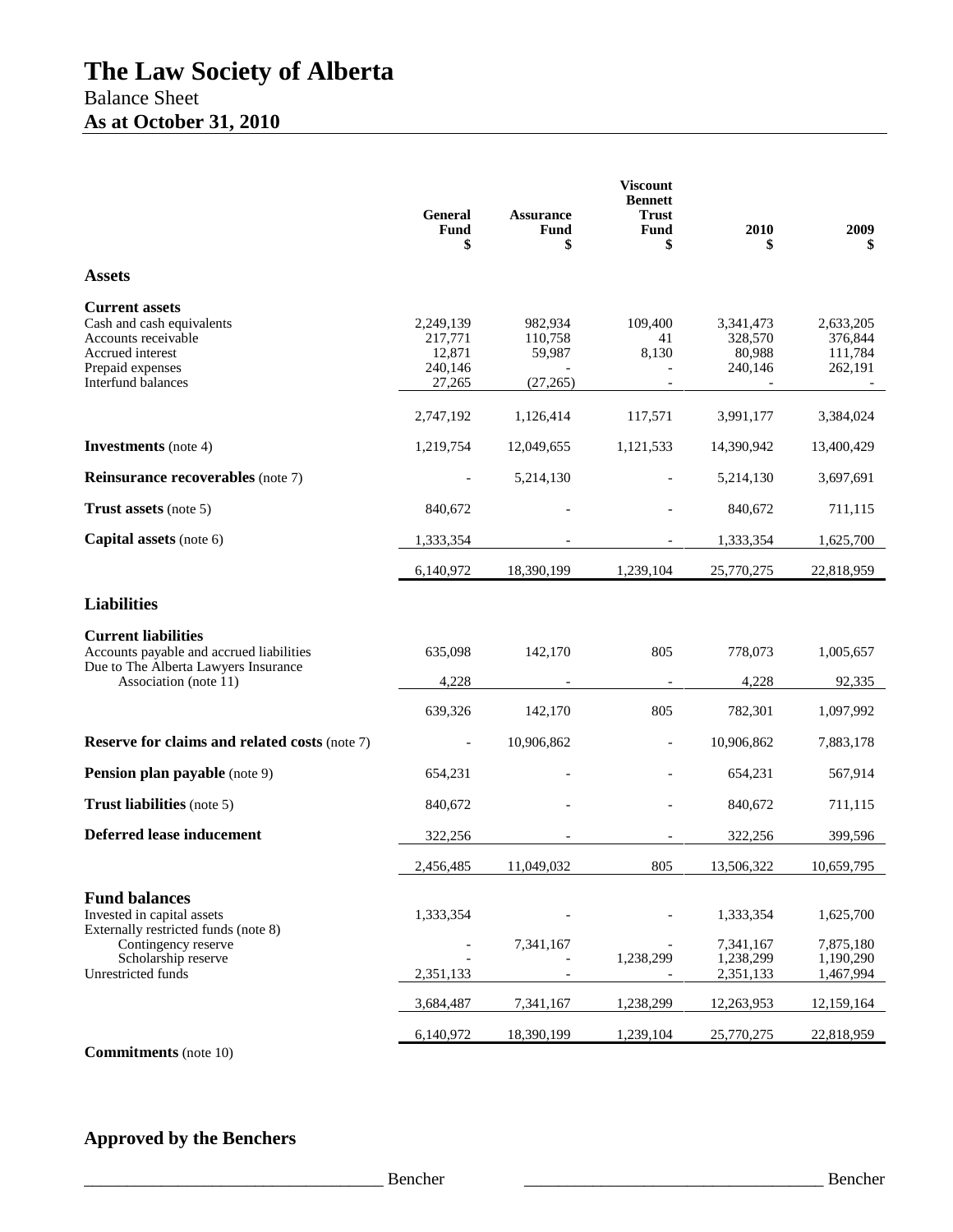## Statement of Revenue, Expenses and Fund Balances **For the year ended October 31, 2010**

|                                                                                 | <b>General</b><br>Fund<br>\$ | <b>Assurance</b><br>Fund<br>\$ | <b>Viscount</b><br><b>Bennett</b><br><b>Trust</b><br>Fund<br>\$ | 2010<br>\$         | 2009<br>\$         |
|---------------------------------------------------------------------------------|------------------------------|--------------------------------|-----------------------------------------------------------------|--------------------|--------------------|
| <b>Revenue</b>                                                                  |                              |                                |                                                                 |                    |                    |
| Practice fees                                                                   | 13,408,479                   | 4,853,600                      |                                                                 | 18,262,079         | 17,031,195         |
| Investment income                                                               | 62,573                       | 815,054                        | 74,097                                                          | 951,724            | 860,383            |
| Management fee (note 11)                                                        | 1,175,604                    |                                |                                                                 | 1,175,604          | 1,016,100          |
| Enrolment and application fees                                                  | 335,805                      |                                |                                                                 | 335,805            | 342,830            |
| Other                                                                           | 52,777                       |                                |                                                                 | 52,777             | 77,312             |
| Fines and penalties                                                             | 36,000                       |                                |                                                                 | 36,000             | 60,780             |
|                                                                                 | 15,071,238                   | 5,668,654                      | 74,097                                                          | 20,813,989         | 19,388,600         |
| <b>Expenses</b>                                                                 |                              |                                |                                                                 |                    |                    |
| Corporate costs                                                                 |                              |                                |                                                                 |                    |                    |
| Premises operating costs                                                        | 997,991                      |                                |                                                                 | 997,991            | 1,012,511          |
| General corporate costs                                                         | 33,153                       | 18,996                         |                                                                 | 52,149             | 217,408            |
| Amortization                                                                    | 746,257                      |                                |                                                                 | 746,257            | 645,661            |
| Outside services                                                                | 129,631                      | 61,306                         | 3,722                                                           | 194,659            | 210,110            |
| Indemnity bond fees                                                             |                              | 259,985                        |                                                                 | 259,985            | 259,985            |
| Departments, programs and committees<br>Secretariat                             | 1,243,980                    |                                |                                                                 | 1,243,980          | 1,391,274          |
| Counsel                                                                         | 1,265,945                    |                                | ä,                                                              | 1,265,945          | 1,453,716          |
| Member Audits                                                                   |                              | 2,329,752                      |                                                                 | 2,329,752          | 1,835,660          |
| Complaints                                                                      | 1,392,802                    |                                | $\overline{a}$                                                  | 1,392,802          | 1,317,815          |
| Assurance and Custodianships                                                    |                              | 473,230                        |                                                                 | 473,230            | 736,486            |
| Membership                                                                      | 1,114,492                    |                                | ä,                                                              | 1,114,492          | 945,693            |
| Administration                                                                  | 1,305,495                    |                                | ä,                                                              | 1,305,495          | 1,258,362          |
| <b>Human Resources</b>                                                          | 513,332                      |                                |                                                                 | 513,332            | 514,426            |
| <b>Information Technology</b>                                                   | 1,202,233                    |                                |                                                                 | 1,202,233          | 994,153            |
| Accounting                                                                      | 502,787                      |                                | ä,                                                              | 502,787            | 456,607            |
| Practice Advisor                                                                | 546,783                      |                                |                                                                 | 546,783            | 548,106            |
| Investigations                                                                  | 913,207                      |                                | ä,                                                              | 913,207            | 1,242,487          |
| Communications                                                                  | 474,296<br>357,775           |                                |                                                                 | 474,296<br>357,775 | 506,502            |
| Privacy and Records Management<br>Member Regulation Administration              | 628,281                      |                                |                                                                 | 628,281            | 324,788<br>495,760 |
| Practice Review                                                                 | 279,056                      |                                | ÷                                                               | 279,056            | 250,496            |
| Policy and Research                                                             | 737,602                      |                                |                                                                 | 737,602            |                    |
| Grants and contributions                                                        | 2,130,552                    |                                | ÷,                                                              | 2,130,552          | 2,024,318          |
| Provision for claims & related costs (note 7)                                   |                              | 1,552,385                      |                                                                 | 1,552,385          | 1,525,655          |
| Scholarships                                                                    |                              |                                | 45,000                                                          | 45,000             | 40,000             |
|                                                                                 | 16,515,650                   | 4,695,654                      | 48,722                                                          | 21,260,026         | 20,207,979         |
|                                                                                 |                              |                                |                                                                 |                    |                    |
| Excess (deficiency) of revenue over expenses for the<br>year before other items | (1,444,412)                  | 973,000                        | 25,375                                                          | (446, 037)         | (819, 379)         |
| Other items:                                                                    |                              |                                |                                                                 |                    |                    |
| Unrealized gain on investments                                                  | 41,895                       | 344,000                        | 22,634                                                          | 408,529            | 811,369            |
| Ex gratia payment                                                               |                              |                                |                                                                 |                    | (925,000)          |
| Recovered costs                                                                 | 105,206                      | 37,091                         | $\overline{\phantom{a}}$                                        | 142,297            | 260,384            |
| Interfund management fees                                                       | 1,888,104                    | (1,888,104)                    |                                                                 |                    |                    |
|                                                                                 |                              |                                |                                                                 |                    |                    |
| Excess (deficiency) of revenue over expenses<br>for the year                    | 590,793                      | (534, 013)                     | 48,009                                                          | 104,789            | (672, 626)         |
|                                                                                 |                              |                                |                                                                 |                    |                    |
| Fund balance – beginning of year                                                | 3,093,694                    | 7,875,180                      | 1,190,290                                                       | 12,159,164         | 12,831,790         |
| Fund balance - end of year                                                      | 3,684,487                    | 7,341,167                      | 1,238,299                                                       | 12,263,953         | 12,159,164         |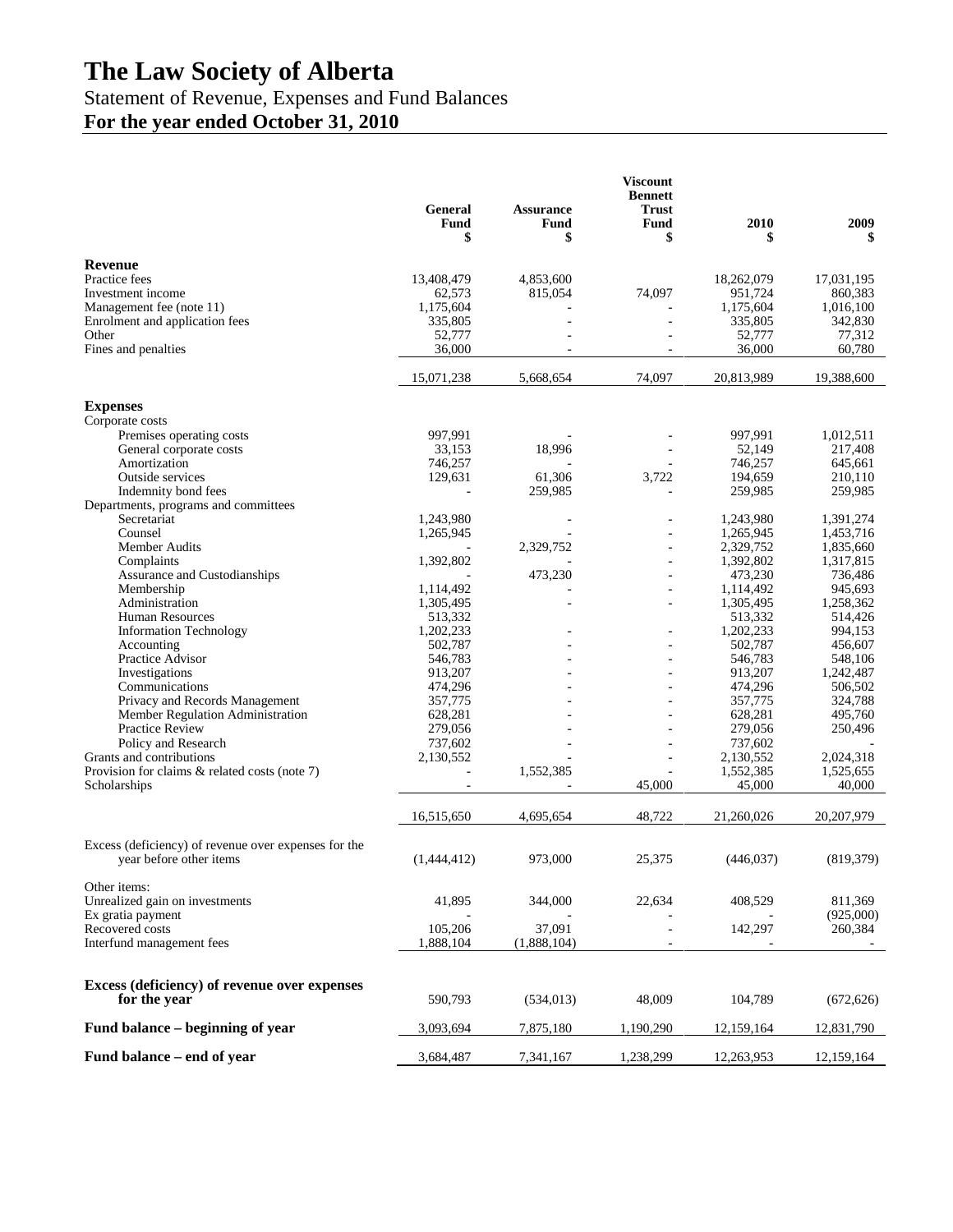## Statement of Cash Flows **For the year ended October 31, 2010**

|                                                                                                                                                                                                                                       | <b>General</b><br><b>Fund</b><br>\$               | <b>Assurance</b><br><b>Fund</b><br>\$ | <b>Viscount</b><br><b>Bennett</b><br><b>Trust</b><br><b>Fund</b><br>\$ | 2010                                                                   | 2009<br>\$                                                               |
|---------------------------------------------------------------------------------------------------------------------------------------------------------------------------------------------------------------------------------------|---------------------------------------------------|---------------------------------------|------------------------------------------------------------------------|------------------------------------------------------------------------|--------------------------------------------------------------------------|
| Cash provided by (used in)                                                                                                                                                                                                            |                                                   |                                       |                                                                        |                                                                        |                                                                          |
| <b>Operating activities</b><br>Excess (deficiency) of revenue over expenses for<br>the year                                                                                                                                           | 590,793                                           | (534, 013)                            | 48,009                                                                 | 104,789                                                                | (672, 626)                                                               |
| Items not affecting cash<br>Amortization<br>(Gain) loss on sale of investments<br>Unrealized gain on investments<br>Provision for claims & related costs (note 7)<br>Increase in Pension Plan payable<br>Decrease in lease inducement | 746,257<br>554<br>(41,895)<br>86,317<br>(77, 340) | (393, 388)<br>(344,000)<br>1,552,385  | (31,228)<br>(22, 634)<br>$\blacksquare$                                | 746,257<br>(424,062)<br>(408, 529)<br>1,552,385<br>86,317<br>(77, 340) | 645,661<br>(371, 787)<br>(811, 369)<br>1,525,655<br>119,514<br>(77, 349) |
|                                                                                                                                                                                                                                       | 1,304,686                                         | 280,984                               | (5,853)                                                                | 1,579,817                                                              | 357,699                                                                  |
| Change in non-cash working capital items<br>Claims and related costs paid – net of recoveries<br>(note 7)                                                                                                                             | (196, 858)                                        | (19,262)<br>(45, 140)                 | 1,546                                                                  | (214, 574)<br>(45, 140)                                                | 260,795<br>(100, 651)                                                    |
|                                                                                                                                                                                                                                       | 1,107,828                                         | 216,582                               | (4,307)                                                                | 1,320,103                                                              | 517,843                                                                  |
| <b>Investing activities</b><br>Proceeds on disposal of investments<br>Purchase of investments<br>Purchase of capital assets                                                                                                           | 198,356<br>(292, 031)<br>(453, 911)               | 7,228,405<br>(7,319,059)              | 362,255<br>(335, 850)                                                  | 7,789,016<br>(7,946,939)<br>(453, 911)                                 | 3,551,875<br>(6,313,005)<br>(630, 246)                                   |
|                                                                                                                                                                                                                                       | (547, 586)                                        | (90, 654)                             | 26,405                                                                 | (611, 835)                                                             | (3,391,376)                                                              |
| Increase (decrease) in cash and cash<br>equivalents                                                                                                                                                                                   | 560,242                                           | 125,928                               | 22,098                                                                 | 708,268                                                                | (2,873,533)                                                              |
| Cash and cash equivalents - beginning of<br>the year                                                                                                                                                                                  | 1,688,897                                         | 857,006                               | 87,302                                                                 | 2,633,205                                                              | 5,506,738                                                                |
| Cash and cash equivalents – end of the<br>year                                                                                                                                                                                        | 2,249,139                                         | 982,934                               | 109,400                                                                | 3,341,473                                                              | 2,633,205                                                                |
| Cash and cash equivalents comprised of:<br>Cash<br>Treasury bills                                                                                                                                                                     | 32,589<br>2,216,550                               | 245,462<br>737,472                    | 8,494<br>100,906                                                       | 286,545<br>3,054,928                                                   | 276,212<br>2,356,993                                                     |
|                                                                                                                                                                                                                                       | 2,249,139                                         | 982,934                               | 109,400                                                                | 3,341,473                                                              | 2,633,205                                                                |
| Interest received                                                                                                                                                                                                                     | 62,628                                            | 326,095                               | 30,881                                                                 | 419,604                                                                | 314,236                                                                  |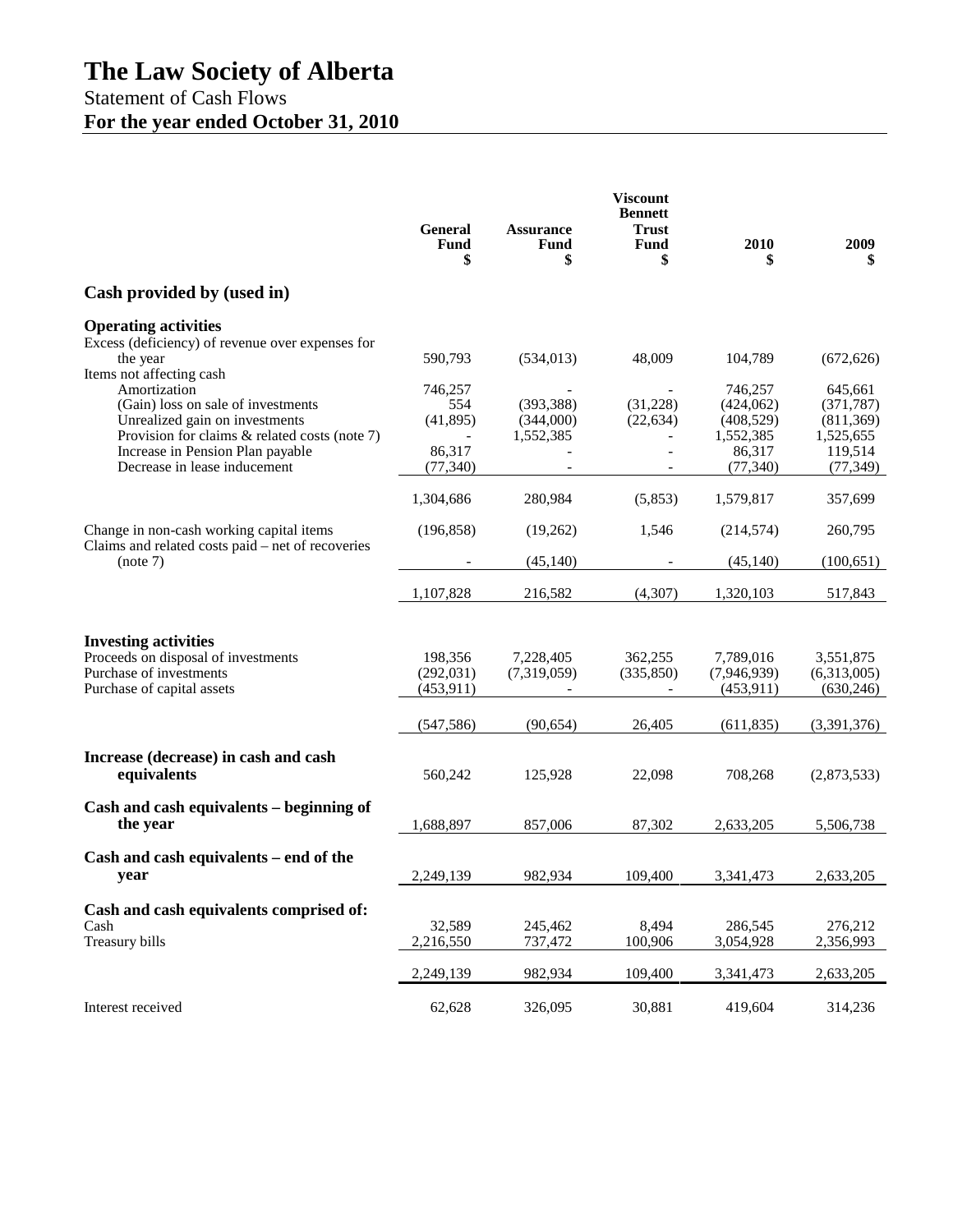Notes to Financial Statements October 31, 2010

### **1 General**

The Law Society of Alberta (the "Society") operates under the authority of the Legal Profession Act, Chapter L-8, Revised Statutes of Alberta 2000. The Society administers programs which help promote a high standard of legal services and professional conduct through governance and regulation of an independent legal profession. The financial statements of the Society are prepared on a non-consolidated basis. Refer to Note 11 "Related Party Transactions" for justification of this decision.

#### **2 Changes in accounting policies**

#### **Effective in current year**

#### **a) "Financial statement Presentation by Not-for-Profit Organizations" Handbook Section 4400**

Effective November 1, 2009 the Society has adopted retrospectively the changes to recommendations in CICA Handbook Section 4400, Financial Statement Presentation by Not-for-Profit Organizations that modified the requirements with respect to various elements of financial statement presentation including:

 requiring the Society to prepare the statement of cash flows in accordance with Handbook Section 1540.

The standards impact the Society's disclosure but did not affect the Society's financial results.

#### **Effective in future years**

#### **a) The future for accounting standards for not-for-profit organizations (NPO)**

In March 2010, the Accounting Standards Board issued an exposure draft outlining the future accounting standards applicable for Not-for-Profit Associations. The options outlined therein include the International Financial Reporting Standards ("IFRS") or Private Entity generally accepted accounting principles supplemented by the 4400 series of accounting standards at this time. Comments on this exposure draft were due July 15, 2010 and it is anticipated that the final, approved standards will be issued in late 2010 with a proposed implementation date for fiscal years beginning on or after January 1, 2010 with earlier adoption permitted. The Society continues to monitor developments in this area and will consider the impact to the financial reporting and disclosure of the Society as announcements and decisions are made by the standard setters.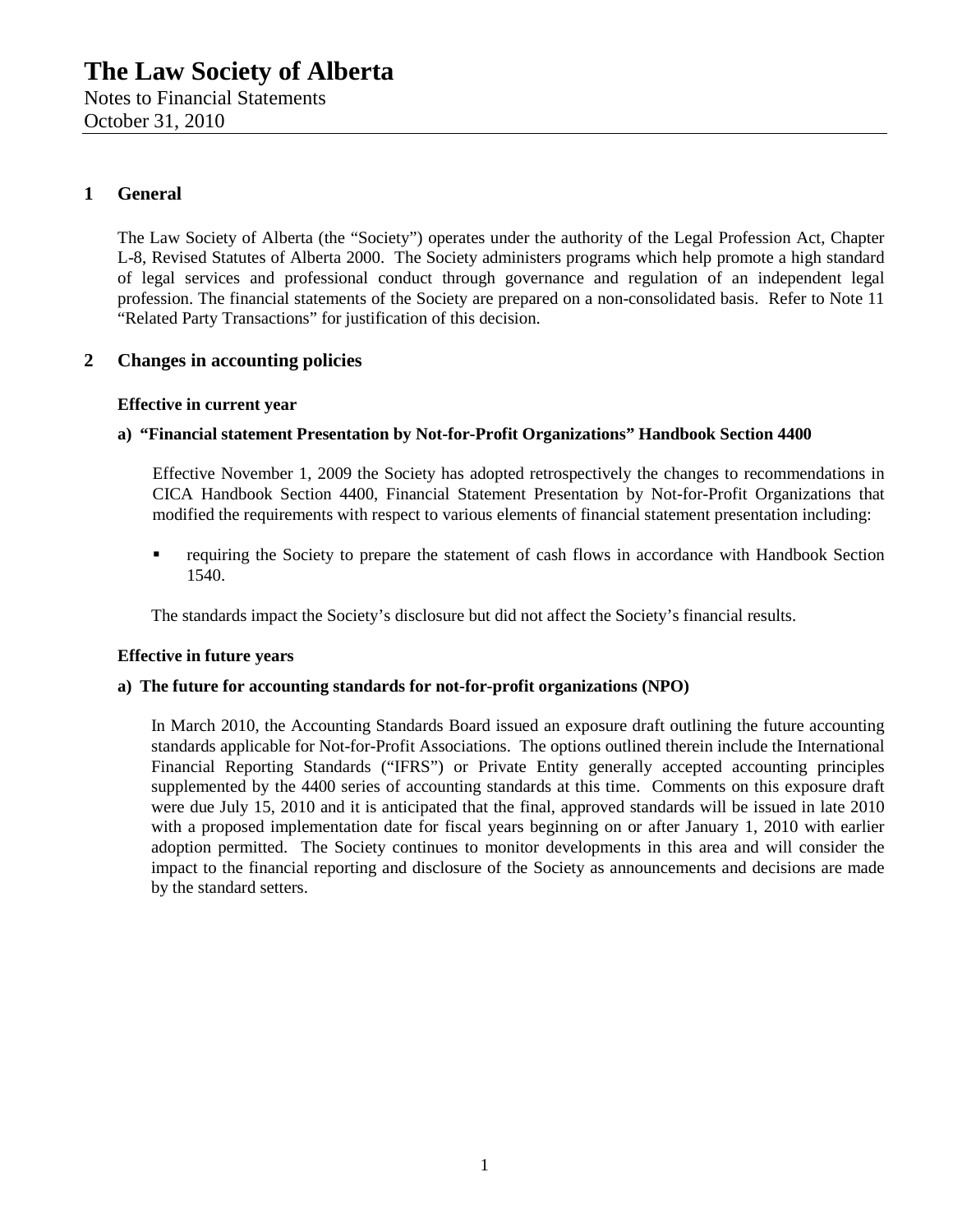#### **3 Summary of significant accounting policies**

#### **Fund accounting**

The Society has the following funds:

#### **General Fund**

The General Fund is an unrestricted fund which provides for the administration and governance of the Society's day to day business.

#### **Assurance Fund**

The Assurance Fund is a restricted fund which is maintained to reimburse, at the discretion of the Benchers, the principal amount of losses caused by a member through the misappropriation or wrongful conversion of money or other property entrusted to or received by a member in the member's capacity as a barrister and solicitor and in the course of the member's practice as a barrister and solicitor.

In addition, the Assurance Fund is maintained to provide for the cost of review of members' trust accounts, custodianships and the investigation of claims.

#### **Viscount Bennett Trust Fund**

The Viscount Bennett Trust Fund is a restricted fund, the principal of which was gifted to the Society by the Right Honourable Viscount Bennett. The income generated by this fund is to be used for scholarships, medals and prizes for students-at-law, resident in Alberta.

#### **Financial Instruments**

Financial Instruments are initially recognized at fair value on the balance sheet. The Society has classified each financial instrument into the following categories:

| Category                     | <b>Financial Instrument</b>                                                                                       |
|------------------------------|-------------------------------------------------------------------------------------------------------------------|
| Loans and receivables        | Accounts receivable, Accrued interest, Reinsurance<br>recoverables                                                |
| Held-for-trading             | Investments, Cash and cash equivalents, Short-term<br>investments, Trust assets                                   |
| <b>Financial liabilities</b> | Accounts payable, Due to the Alberta Lawyers<br>Insurance Association, Pension plan payable, Trust<br>liabilities |

Financial instruments must initially be recognized at fair value on the balance sheet. Subsequent measurement of the financial instruments is based on their classification. Financial loans and receivables and other financial liabilities are measured at cost or amortized cost. Held-for-trading instruments are measured at fair market value with unrealized gains or losses recognized in the statement of revenue, expenses and fund balances.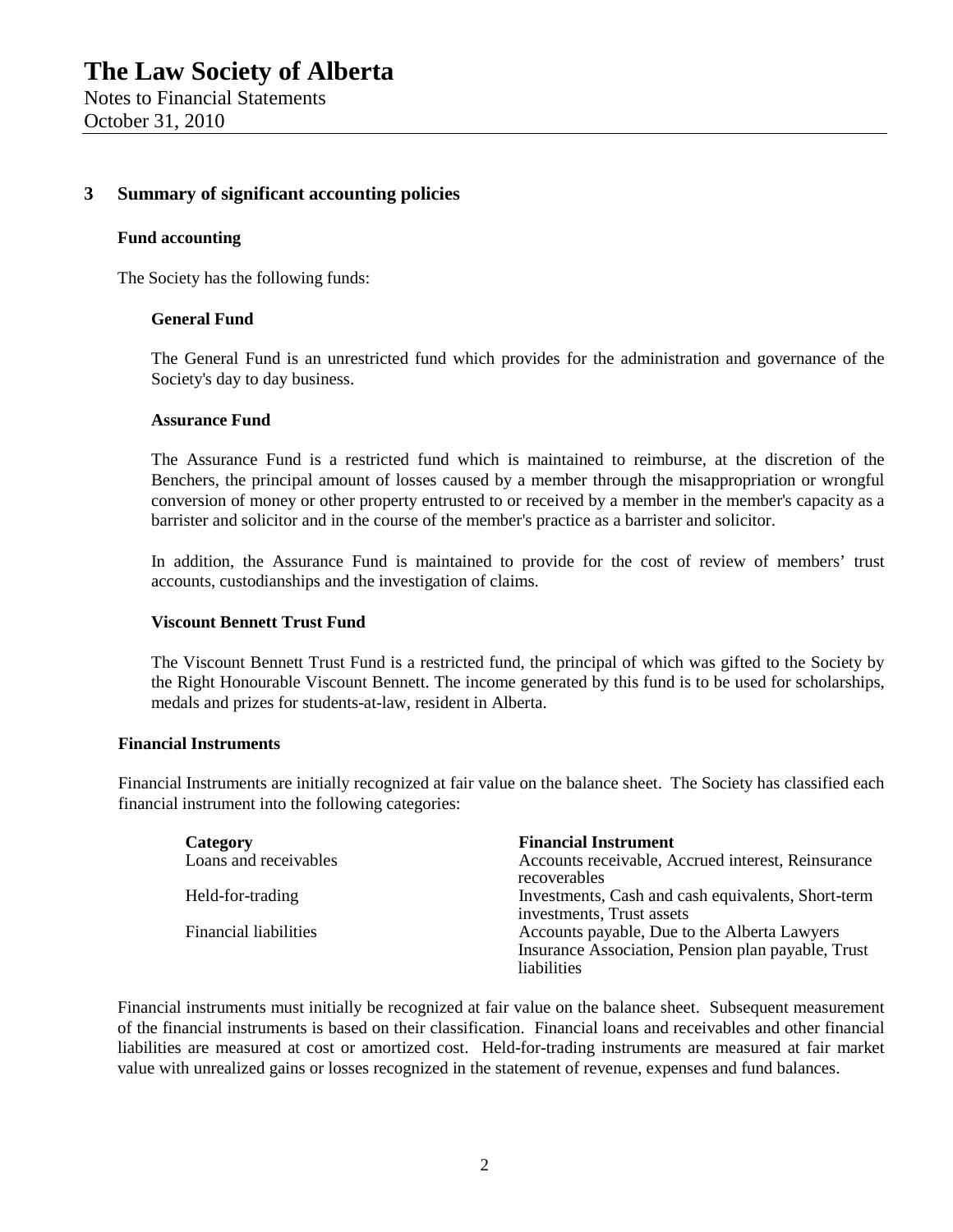The Society has elected not to adopt CICA Handbook Sections 3862 "Financial Instruments – Disclosures" and 3863 "Financial Instruments – Presentation and Disclosure" as permitted by the Accounting Standards Board.

#### **Revenue recognition**

Members' fees set by the Benchers, which are billed in January, are recognized in the General Fund as revenue in the fiscal period in which they are due. The Assurance Fund levy is also set by the Benchers and is billed at the same time as members' fees. The levy is recognized in the Assurance Fund as revenue in the fiscal period in which it is due. Members' fees and the levy are included in the line item titled practice fees. Investment income earned on investments is recognized in the fund in which the investments are maintained.

#### **Recoveries**

Recoveries from insurers and other third parties are recorded as revenue when they can be reasonably estimated and collectability is reasonably assured. Otherwise, the recovery is recorded when received.

#### **Provision for claims and related costs**

The provision for claims and related costs of the Assurance Fund is based upon the change from year to year in the reinsurance recoverables and reserve for claims and related costs. The reserve value is based on the greater of the Society's value and the actuary's discounted value.

The Society's actuary is engaged to provide an annual valuation of the reserve for claims and related costs for the Assurance Fund in accordance with the standards of practice adopted by the Canadian Institute of Actuaries. For the purpose of this actuarial valuation, the actuary made use of certain information contained in the Society's financial records.

#### **Reinsurance recoverables**

In the normal course of business, the Society seeks to limit exposure to losses on large risks by purchasing reinsurance from reinsurers. The amounts reported in the balance sheet include estimates of amounts expected to be recovered from reinsurers on incurred losses that have not yet been paid.

The provision for claims and related costs has been disclosed on a gross basis with an offsetting asset reflecting the reinsurance recoverables.

#### **Cash and cash equivalents**

Cash and cash equivalents include cash and short-term investments that are highly liquid and are readily convertible to known amounts of cash and are subject to insignificant risk of change in value.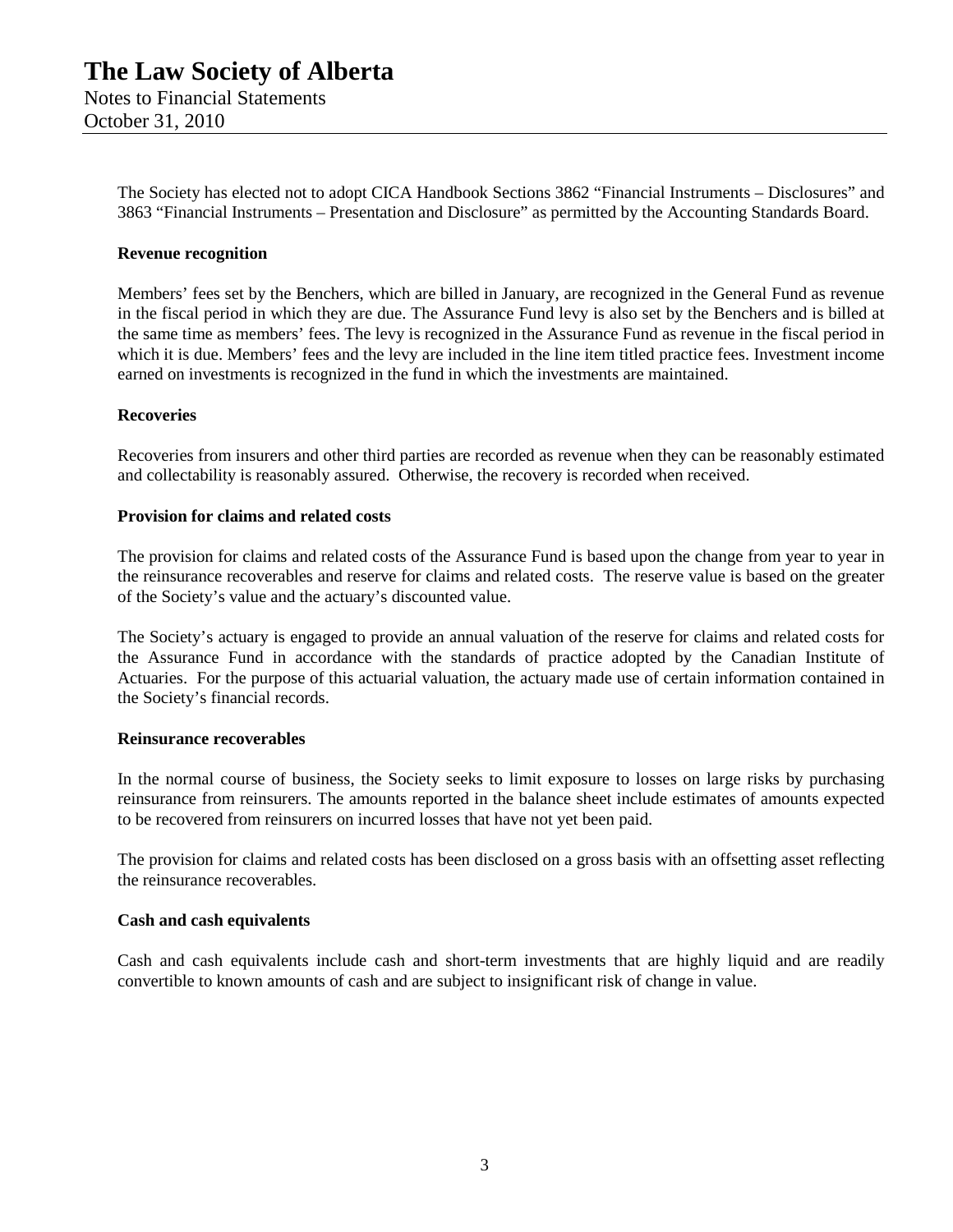October 31, 2010

#### **Capital assets**

Capital assets are recorded at cost net of accumulated amortization. Amortization is calculated on a straightline basis at the following annual rates:

Furniture and equipment 20%<br>
Computer 233-1/3% Computer<br>Leasehold improvements Over lease term (ranging from 4 to 10 years)

#### **Deferred lease inducement**

The deferred lease inducement, representing the benefit of cash inducements, is amortized over the remaining term of the lease.

#### **Post-employment benefits**

The Society maintains pension plans which provide defined benefit and defined contribution pension benefits. Pension costs and obligations for the defined benefit pension plans are determined using the projected benefit method and are charged to the statement of revenue, expense and fund balances based upon the actuarial valuation calculation.

Pension plan assets of the registered pension plan (RPP) are measured at fair value and the expected return on pension plan assets is determined using market related values. The supplemental retirement plan (SRP) does not hold any assets. The transitional obligation for the RPP is amortized on a straight-line basis over the average remaining service period of the employees in effect at November 1, 2004. The transitional obligation for the SRP has been reflected immediately. There is no amortization of adjustments arising from amendments for either the RPP or SRP as these items are nil. The excess of the net actuarial gain or loss over 10% of the greater of the benefit obligation and the fair value of plan assets is amortized over the average remaining service period of the active employees.

#### **Income taxes**

The Society meets the qualifications of a non-profit organization as defined in the Income Tax Act and, as such, is exempt from income taxes.

#### **Donated services**

A portion of the Society's work is dependent on the voluntary service of many members, particularly the significant contribution of the Benchers. These services are not normally purchased by the Society and due to the difficulty in determining their fair value, donated services are not recognized in these financial statements.

#### **Use of estimates**

Some items in the financial statements are measured using management's best estimates based on assumptions that reflect the most probable set of economic conditions and planned course of action. It is possible, based on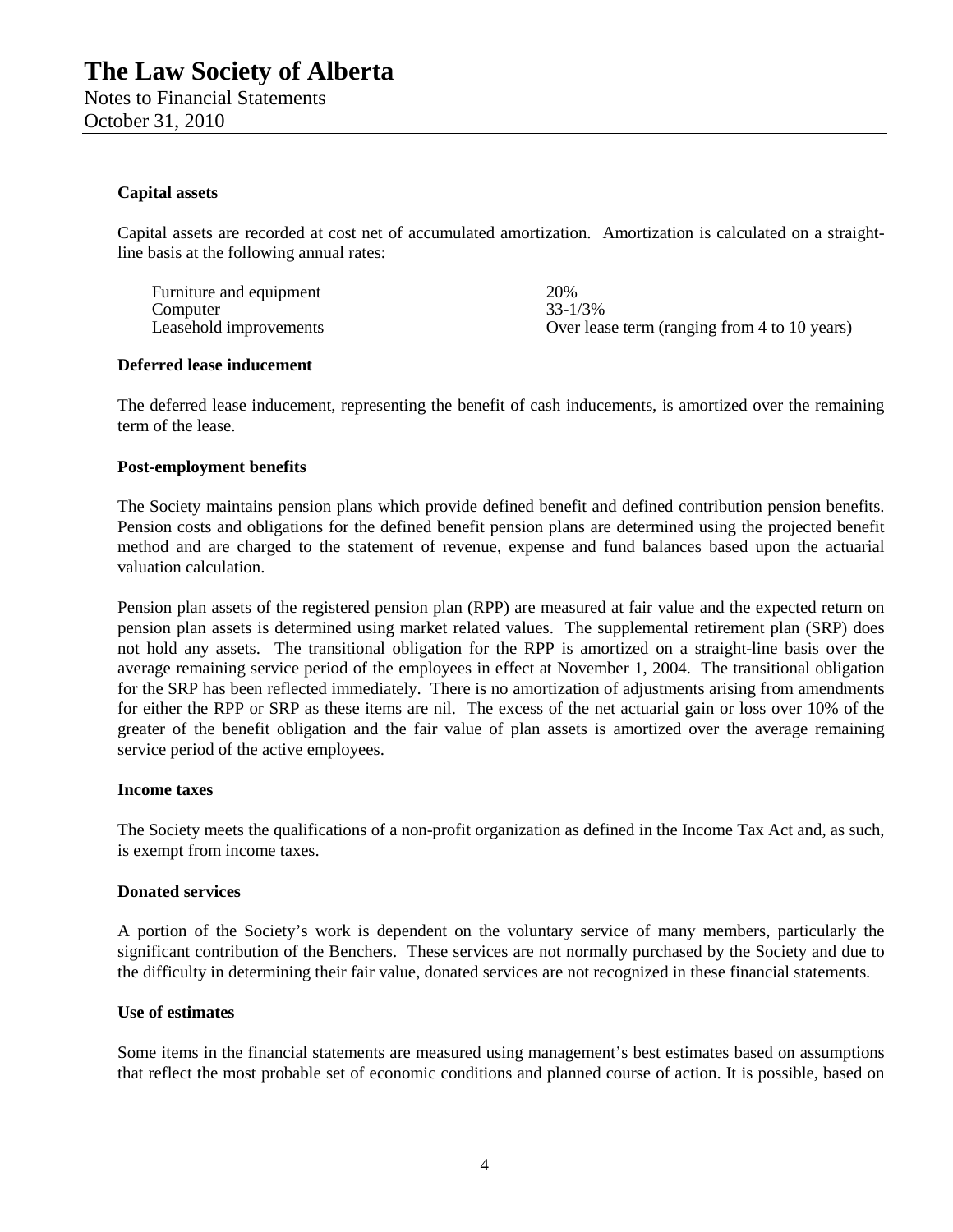existing knowledge, that changes in future conditions would require a material change in the recognized amounts of certain items.

#### **Comparative figures**

Certain prior year figures have been reclassified to conform with the current year's presentation.

#### **4 Investments**

The Society's investments are managed under contract with Mawer Investment Management Ltd. The Society's investments are carried at market value, subject to normal market fluctuations, and the statement of revenue and expense reports both realized and unrealized gains and losses on investments. The Society's investments consist of bonds and equity investments.

Investments at October 31 are as follows:

|                                | 2010<br>\$ | 2009<br>\$ |
|--------------------------------|------------|------------|
| <b>Bonds (Quoted Canadian)</b> |            |            |
| Corporate                      | 3,253,774  | 3,122,389  |
| Municipal                      | 680,818    | 371,238    |
| Provincial government          | 2,025,507  | 2,067,491  |
| Federal government             | 2,655,009  | 2,644,602  |
|                                |            |            |
|                                | 8,615,108  | 8,205,720  |
|                                |            |            |
| <b>Equities</b>                |            |            |
| Quoted Canadian                | 2,425,330  | 2,112,616  |
| <b>Quoted United States</b>    | 2,104,058  | 1,976,189  |
| Quoted international           | 1,246,446  | 1,105,904  |
|                                |            |            |
|                                | 5,775,834  | 5,194,709  |
|                                | 14,390,942 | 13,400,429 |

#### **5 Trust assets and liabilities**

The Legal Profession Act provides that lawyers' trust funds which cannot be disbursed may be forwarded to the Society. In 2010, approximately \$158,000 (2009 – \$195,000) was received. The Society holds the funds in trust for a five year period, refunds amounts to claimants as appropriate, and thereafter forwards any unclaimed funds to the Alberta Law Foundation. Amounts forwarded to the Alberta Law Foundation for the 2010 fiscal year end were approximately \$29,000 (2009 – \$72,000).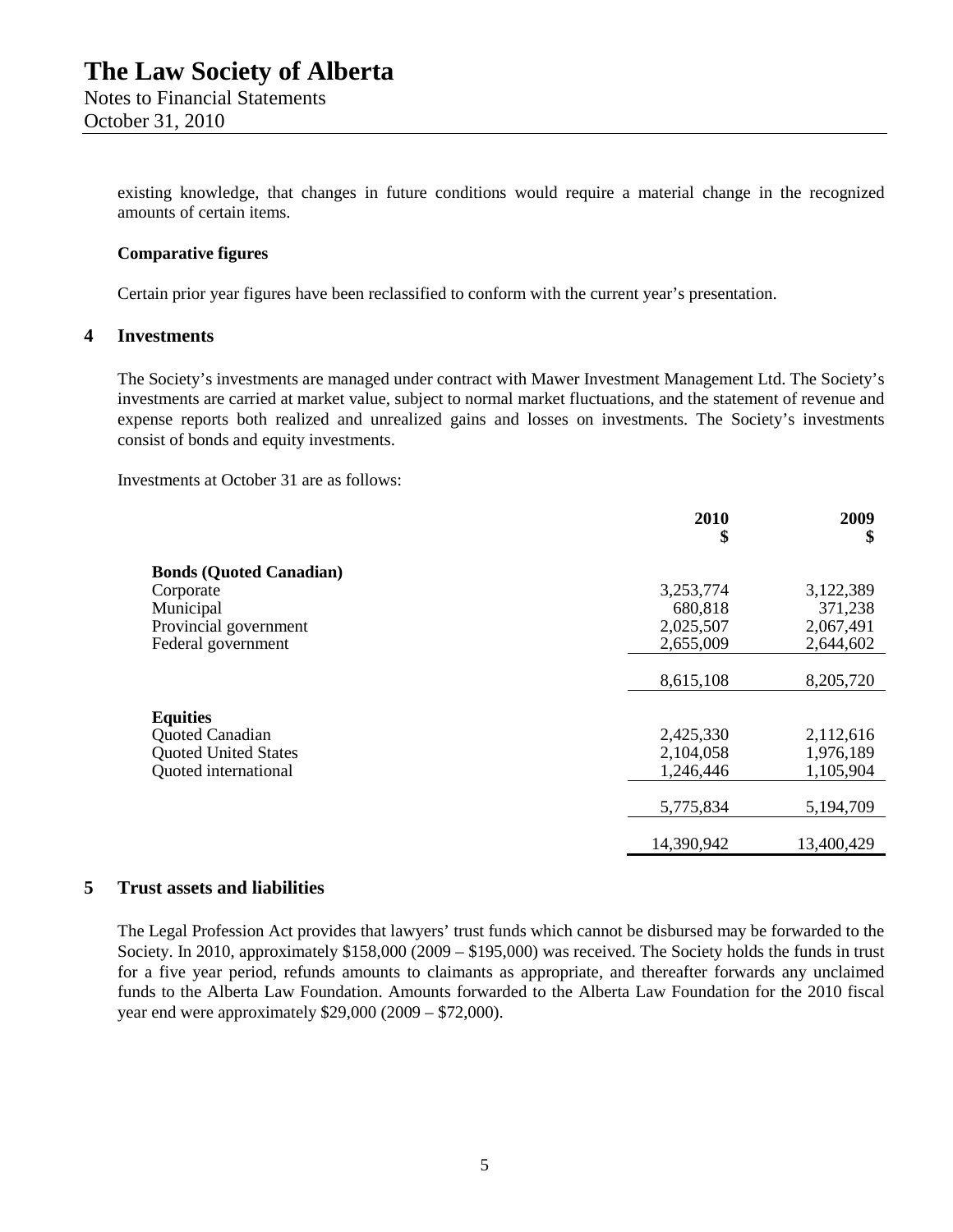Notes to Financial Statements October 31, 2010

## **6 Capital assets**

|                         | 2010       |                                          | 2009             |                  |
|-------------------------|------------|------------------------------------------|------------------|------------------|
|                         | Cost<br>\$ | <b>Accumulated</b><br>amortization<br>\$ | <b>Net</b><br>\$ | <b>Net</b><br>\$ |
| Furniture and equipment | 260,969    | 144,545                                  | 116,424          | 118,754          |
| Computer                | 1,876,928  | 1,162,079                                | 714,849          | 852,336          |
| Leasehold improvements  | 1,338,626  | 836,545                                  | 502,081          | 654,610          |
|                         | 3,476,523  | 2,143,169                                | 1,333,354        | 1,625,700        |

### **7 Reserve for claims and related costs**

The change in reinsurance recoverables is summarized as follows:

|                                              | <b>2010</b> | 2009      |
|----------------------------------------------|-------------|-----------|
| Reinsurance recoverables – beginning of year | 3,697,691   | 2,691,161 |
| Increase due to claims experience            | 1,516,439   | 1,006,530 |
| Reinsurance recoverables – end of year       | 5,214,130   | 3,697,691 |

The change in the reserve for claims and related costs is summarized as follows:

|                                                                                            | 2010<br>\$                                   | 2009<br>S                                      |
|--------------------------------------------------------------------------------------------|----------------------------------------------|------------------------------------------------|
| Reserve for claims and related costs – beginning of year                                   | 7,883,178                                    | 5,451,644                                      |
| Claims paid<br>Related costs paid and accrued<br>Recoveries from members and third parties | (40, 724)<br>(11, 491)<br>7,075<br>(45, 140) | (145,094)<br>(28, 457)<br>72,900<br>(100, 651) |
| Increase due to claims experience                                                          | 3,068,824                                    | 2,532,185                                      |
| Reserve for claims and related costs – end of year                                         | 10,906,862                                   | 7,883,178                                      |

A portion of the reserve for claims and related costs is expected to be paid within the next fiscal year. This amount cannot be reasonably determined and therefore has not been included in current liabilities.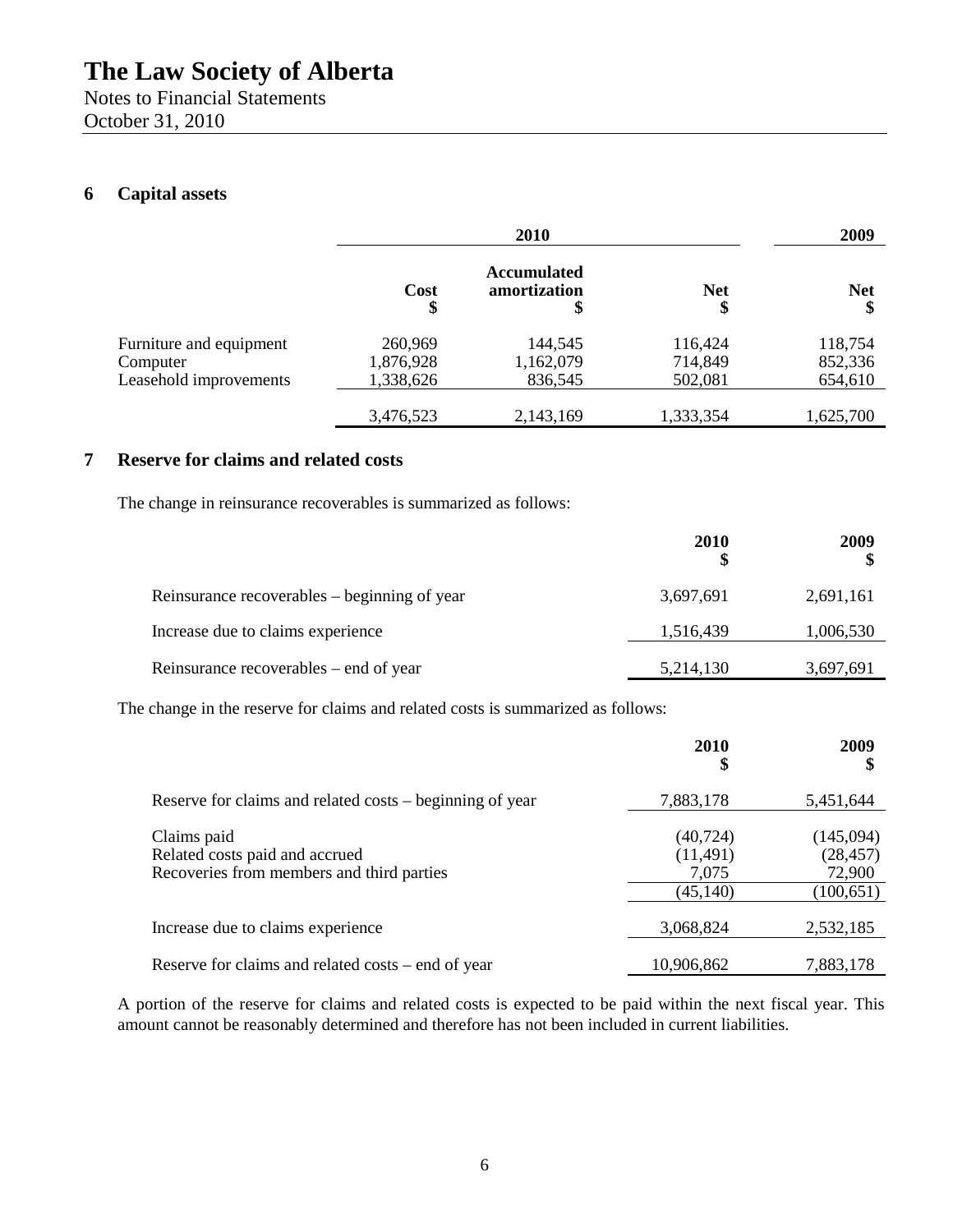In summary, the net exposure is summarized as follows:

|                                                                                                         | 2010<br>\$                      | 2009<br>\$                       |
|---------------------------------------------------------------------------------------------------------|---------------------------------|----------------------------------|
| Reserve for claims and related costs – beginning of year<br>Reinsurance recoverable – beginning of year | 7,883,178<br>(3,697,691)        | 5,451,644<br>(2,691,161)         |
| Net exposure – beginning of year                                                                        | 4,185,487                       | 2,760,483                        |
| Claims paid<br>Related costs paid and accrued<br>Recoveries from members and third parties              | (40, 724)<br>(11, 491)<br>7,075 | (145,094)<br>(28, 457)<br>72,900 |
|                                                                                                         | 4,140,347                       | 2,659,832                        |
| Provision for claims and related costs                                                                  | 1,552,385                       | 1,525,655                        |
| Net exposure – end of year                                                                              | 5,692,732                       | 4,185,487                        |
| Reserve for claims and related costs – end of year<br>Reinsurance recoverable – end of year             | 10,906,862<br>(5,214,130)       | 7,883,178<br>(3,697,691)         |
| Net exposure $-$ end of year                                                                            | 5,692,732                       | 4,185,487                        |

The discount rate applied by the actuary at October 31, 2010 is 3.97% (2009 – 3.3%). The undiscounted reserve balance at October 31, 2010 is \$9.8 million (2009 – \$7.0 million).

Claims which took place prior to March 10, 1986 and reported by March 10, 1987 are insured by a \$15,000,000 bond, with a \$250,000 deductible. Claims occurring after March 10, 1986 and before November 1, 1997 are not insured by bond coverage. Effective November 1, 1997, the Society purchased an indemnity bond of \$2,000,000 with a \$1,000,000 deductible. Effective November 1, 2001, the Society purchased an indemnity bond of \$10,000,000 with a \$1,000,000 deductible. Effective November 1, 2007, the Society purchased an indemnity bond of \$10,000,000 with a \$1,500,000 deductible.

### **8 Restricted funds**

#### **Contingency reserve**

The Contingency reserve is for future liabilities that may arise as a result of significant adverse claims experience. In the current year, expenses and management fees of the Assurance Fund were in excess of revenues by \$534,013 (2009 – \$984,753 added to the reserve) and this amount, therefore, was drawn from the reserve.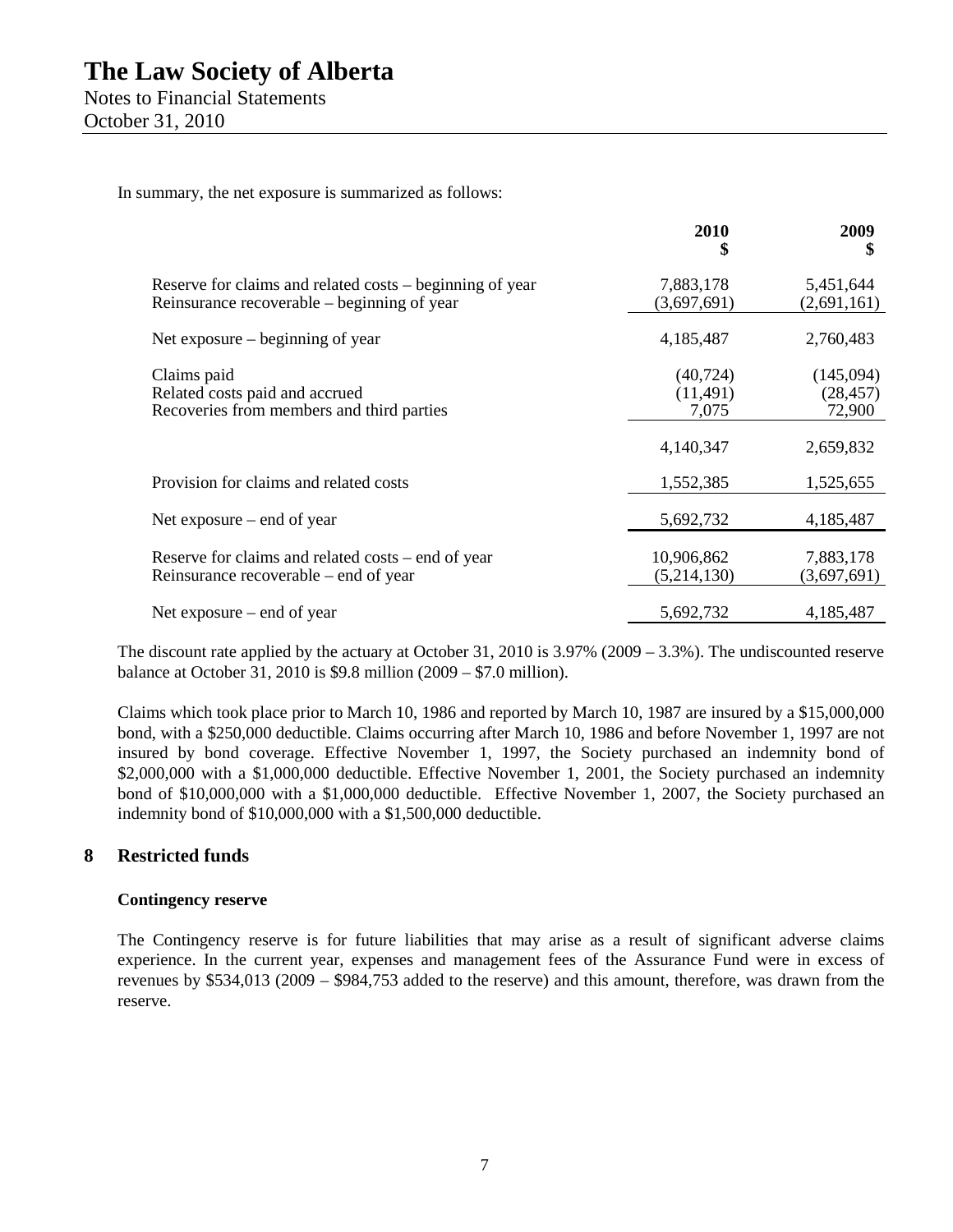#### **Scholarship reserve**

In the current year, revenues were in excess of expenses by \$48,009 and this amount was, therefore, added to the reserve  $(2009 - $84,170)$  added to the reserve).

#### **9 Pension plan**

#### **a) Pension plan payable**

|                                                                      | 2010<br>\$              | 2009                    |
|----------------------------------------------------------------------|-------------------------|-------------------------|
| Pension accrued benefit (liability)<br>Supplemental plan (liability) | (142, 457)<br>(511,774) | (97, 759)<br>(470, 155) |
|                                                                      | (654,231)               | (567, 914)              |

b) The Society provides a non-contributory defined benefit pension plan to eligible management employees based on earnings and years of service. On advice of the actuary as of October 31, 2010, the details of the pension plan are as follows:

|                                                    | 2010<br>\$ | 2009<br>\$ |
|----------------------------------------------------|------------|------------|
| <b>Reconciliation of fair value of plan assets</b> |            |            |
| Fair value of plan assets – beginning of year      | 2,132,611  | 1,956,740  |
| Society contributions during year                  | 160,550    | 88,118     |
| Actual return on plan assets                       | 228,003    | 232,095    |
| Less benefits paid during year                     | (144, 824) | (144, 342) |
|                                                    |            |            |
| Fair value of plan assets – end of year            | 2,376,340  | 2,132,611  |
| Reconciliation of the accrued benefit obligation   |            |            |
| Accrued benefit obligation – beginning of year     | 2,804,475  | 2,437,534  |
| Current service cost                               | 136,858    | 114,061    |
| Interest on accrued benefit obligation             | 153,807    | 151,150    |
| Actuarial loss (gain) during year                  | 401,428    | 246,072    |
| Less benefits paid during year to retirees         | (144, 824) | (144, 342) |
| Accrued benefit obligations – end of year          | 3,351,744  | 2,804,475  |
| <b>Plan deficit</b>                                | (975, 404) | (671, 864) |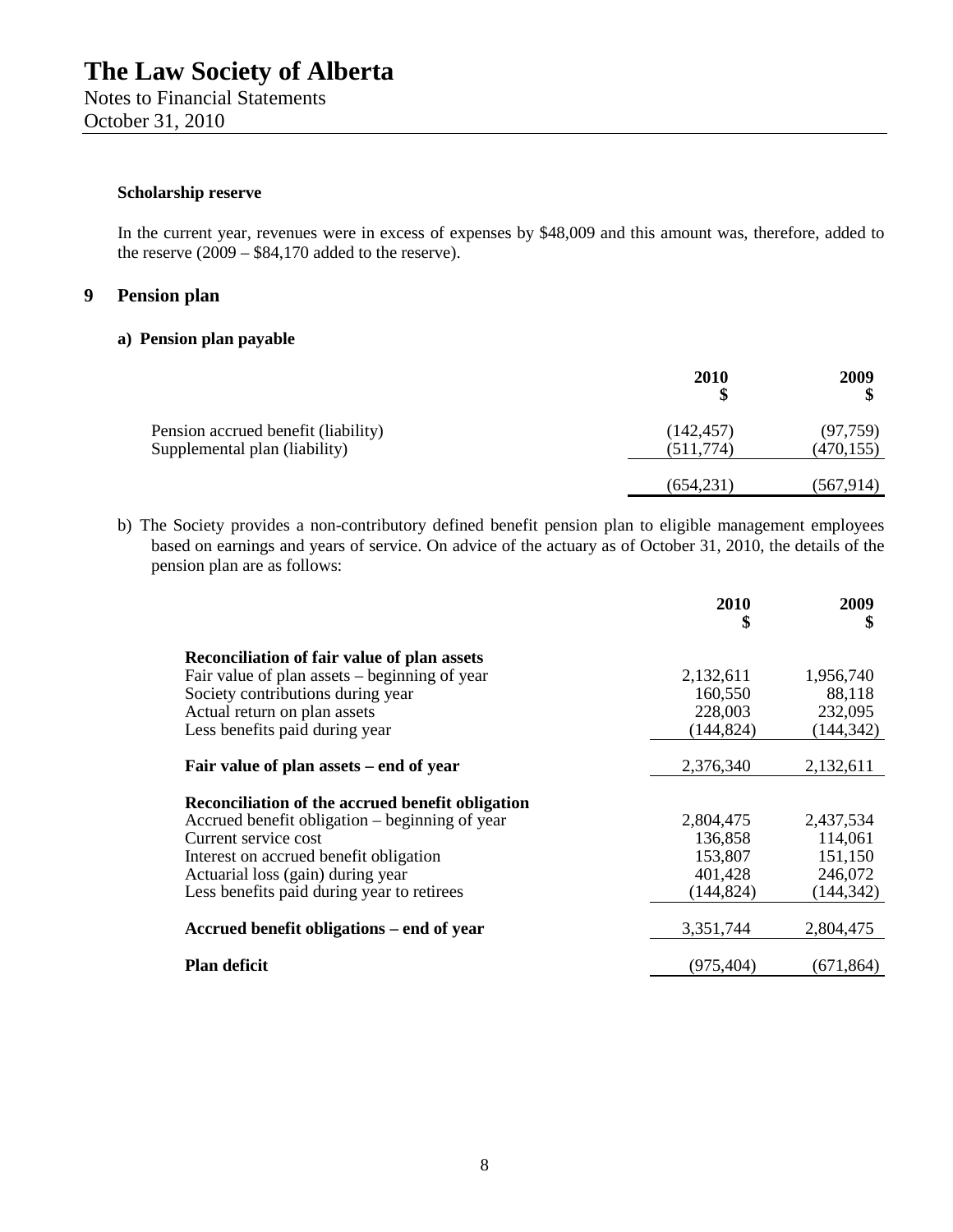Notes to Financial Statements October 31, 2010

|                                                            | 2010<br>S  | 2009<br>\$ |
|------------------------------------------------------------|------------|------------|
| <b>Pension cost</b>                                        |            |            |
| Current service cost                                       | 136,858    | 114,061    |
| Interest cost on accrued benefit obligation                | 153,807    | 151,150    |
| Expected return on plan assets                             | (139, 131) | (125,361)  |
| Amortization of transitional obligation                    | 15,873     | 15,873     |
| Amortization of net actuarial losses                       | 37,841     | 23,424     |
| Pension cost recognized during year                        | 205,248    | 179,147    |
| <b>Accrued benefit asset</b>                               |            |            |
| Beginning balance – Accrued benefit asset (liability)      | (97, 759)  | (6,730)    |
| Plus contributions in the year                             | 160,550    | 88,118     |
| Less pension cost recognized during year                   | (205, 248) | (179, 147) |
|                                                            |            |            |
| Ending balance – Accrued benefit asset (liability)         | (142, 457) | (97, 759)  |
| <b>Reconciliation of accrued benefit asset (liability)</b> |            |            |
| Funded status (plan deficit)                               | (975, 404) | (671, 864) |
| Unamortized transitional obligation                        | 4,760      | 20,603     |
| Unamortized net actuarial loss                             | 828,187    | 553,502    |
|                                                            |            |            |
| <b>Accrued benefit asset (liability)</b>                   | (142, 457) | (97, 759)  |

#### **Plan assets**

The plan assets are invested in a variety of financial instruments from money market to primarily a mix of fixed income and equity securities.

| Fixed income              | 30%  |
|---------------------------|------|
| Foreign equities          | 40%  |
| Canadian equity           | 23%  |
| Cash and cash equivalents | 7%   |
|                           | 100% |

#### **Assumptions**

The actuaries used the following rates in their calculations:

|                                                  | 2010  | 2009  |
|--------------------------------------------------|-------|-------|
| Discount rate $-$ beginning of year              | 5.50% | 6.25% |
| Discount rate $-$ end of year                    | 4.50% | 5.50% |
| Expected long-term rate of return on plan assets | 6.50% | 6.50% |
| Rate of compensation increase                    | 3.50% | 3.50% |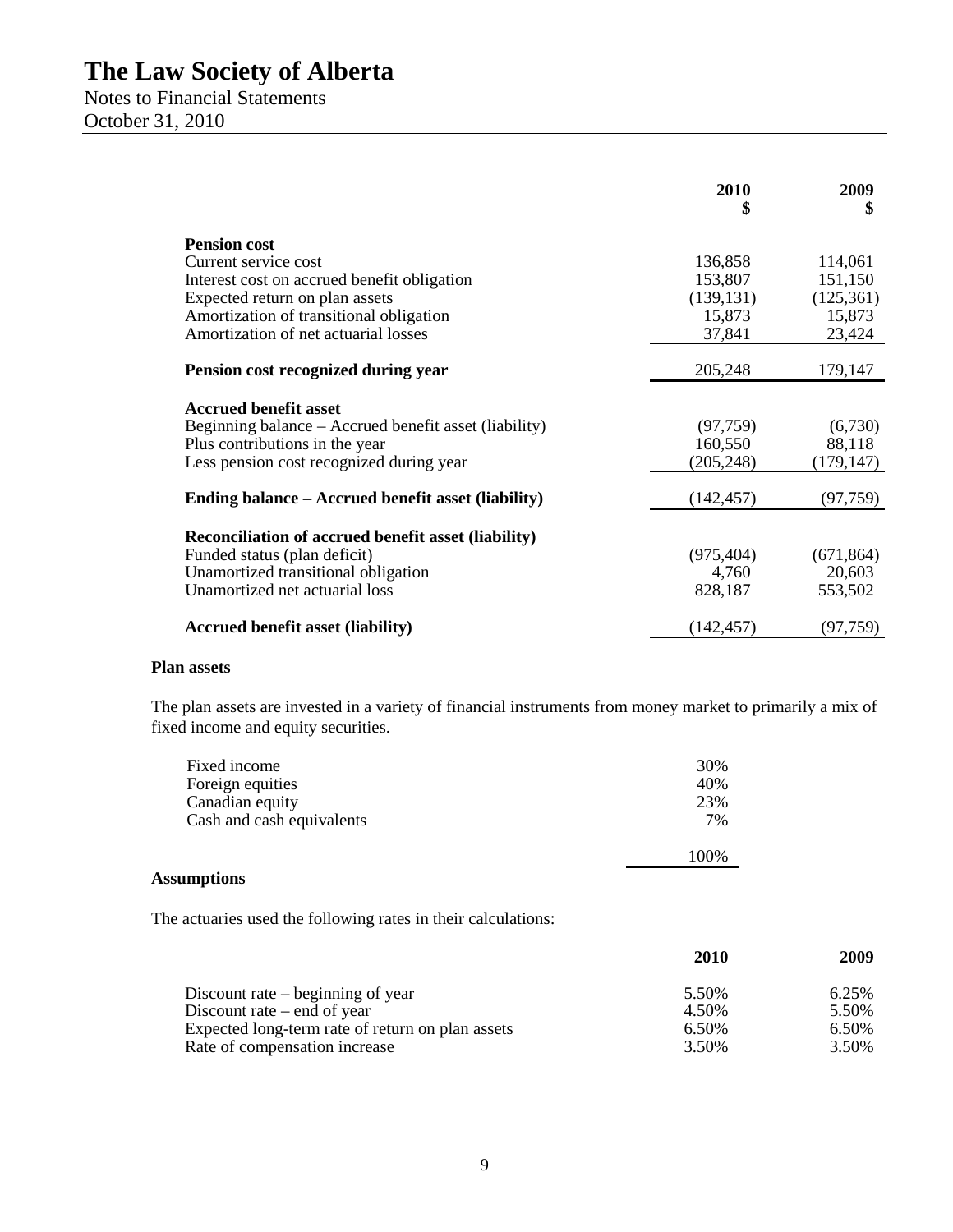### **c) Supplemental Retirement Plan**

The Society provides to eligible management employees a non-funded Supplemental Retirement Plan (SRP). The SRP is based on earnings and years of service, and has been implemented to top-up the pension payments for those that are above the Canada Revenue Agency maximum.

|                                                    | 2010<br>\$ | 2009<br>\$ |
|----------------------------------------------------|------------|------------|
|                                                    |            |            |
| Reconciliation of the accrued benefit obligation   |            |            |
| Accrued benefit obligation – beginning of year     | 552,540    | 494,191    |
| Current service cost                               | 31,596     | 21,590     |
| Interest on accrued benefit obligation             | 30,588     | 30,802     |
| Actuarial loss during year                         | 204,002    | 30,249     |
| Less benefits paid during year for retirees        | (24, 373)  | (24, 292)  |
| Accrued benefit obligation – end of year           | 794,353    | 552,540    |
| <b>Pension cost</b>                                |            |            |
| Current service cost                               | 31,596     | 21,590     |
| Interest cost on accrued benefit obligation        | 30,588     | 30,802     |
| Amortization of net actuarial losses               | 3,808      | 385        |
|                                                    |            |            |
| Pension cost recognized during year                | 65,992     | 52,777     |
| <b>Accrued benefit liability</b>                   |            |            |
| Beginning balance – accrued benefit liability      | (470, 155) | (441,670)  |
| Plus contributions in the year                     | 24,373     | 24,292     |
| Less pension cost recognized during year           | (65,992)   | (52, 777)  |
| Ending balance – Accrued benefit liability         | (511, 774) | (470, 155) |
|                                                    |            |            |
| <b>Reconciliation of accrued benefit liability</b> |            |            |
| Funded status (plan deficit)                       | (794, 353) | (552, 540) |
| Unamortized net actuarial loss                     | 282,579    | 82,385     |
|                                                    |            |            |
| <b>Accrued benefit liability</b>                   | (511, 774) | (470, 155) |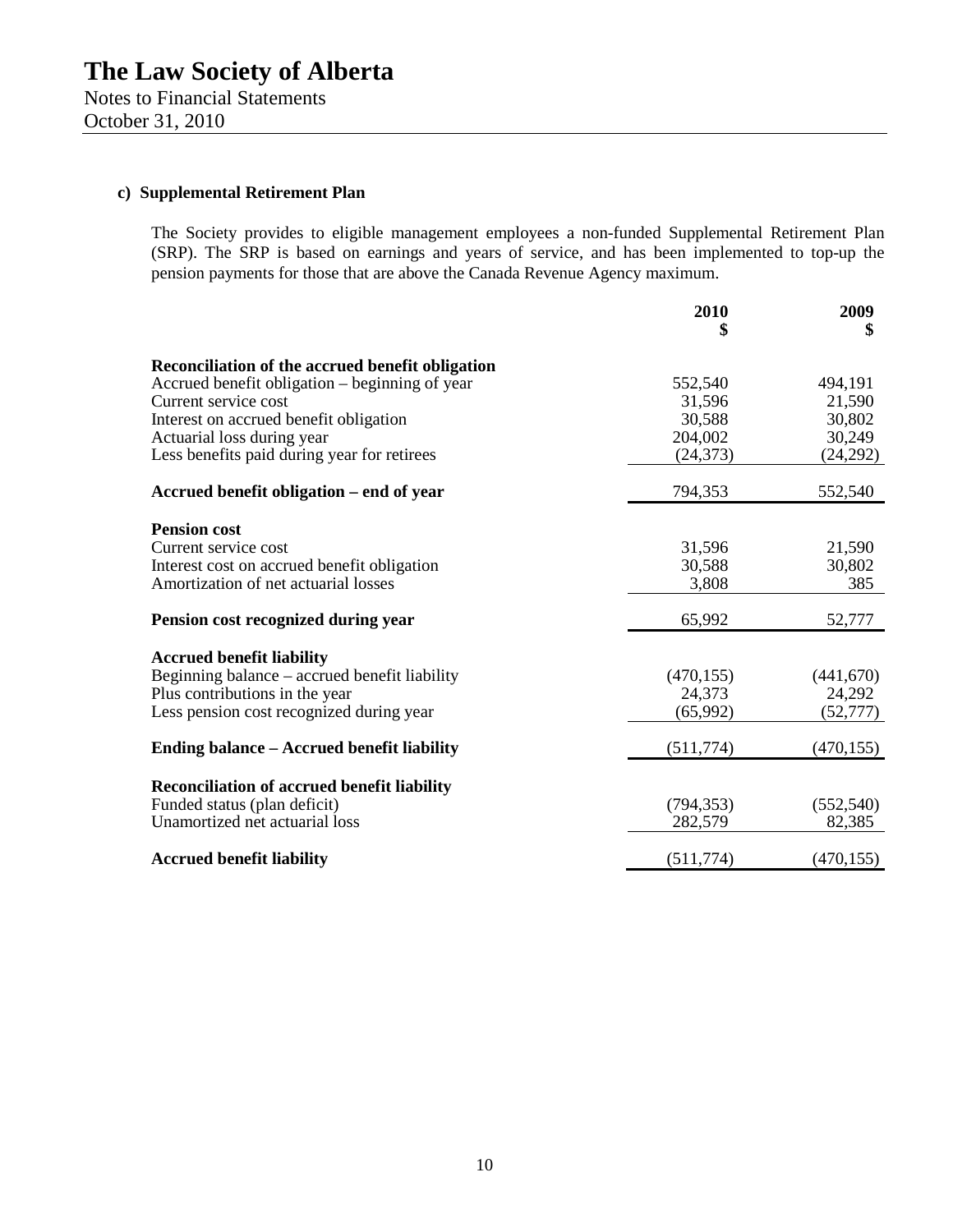Notes to Financial Statements October 31, 2010

#### **10 Commitments**

The Society is committed to leased office space and equipment for various periods up to the year 2021. Future minimum lease payments are as follows:

|                     | \$        |
|---------------------|-----------|
| 2011                | 1,547,140 |
| 2012                | 1,536,029 |
| 2013                | 1,542,945 |
| 2014                | 1,543,779 |
| 2015 and thereafter | 3,543,169 |
|                     |           |

#### **11 Related party transactions**

The Alberta Lawyers Insurance Association (the "Association") was incorporated on June 6, 1988 under Part 9 of the Companies Act of Alberta, chapter C-21, RSA 2000. On January 30, 2006, the Association, by application to the Court of Queen's Bench, was converted from a company limited by guarantee to a company limited by shares. As a result of this conversion, share capital of \$20 was issued representing four common shares; three shares issued to the Society and one share issued to the person from time to time holding the office of Executive Director of the Society, as bare trustee for the Society. The Association is now a wholly owned subsidiary of the Society.

The Association administers a program under which active members of the Society in private practice have mandatory coverage for errors and omissions of \$1,000,000 per occurrence, with a limit of \$2,000,000. The Association is a member of Canadian Lawyers Insurance Association (CLIA), a reciprocal insurance exchange which provides for group coverage subject to premiums and other assessments that may arise from the agreement with CLIA. The Association meets the qualifications of a non-profit organization as defined by the Income Tax Act and, as such, is exempt from taxes.

The Society does not consolidate, in its financial statements, the results of the Association. A summary of the Association's financial information at the year ended June 30, 2010 is as follows:

| Assets<br>Liabilities                                     | 103,395,670<br>(72,057,175)  |
|-----------------------------------------------------------|------------------------------|
| Net assets                                                | 31,338,495                   |
| Revenue<br>Expenses                                       | 23,859,904<br>(27, 392, 913) |
| Deficiency of revenue over expenses before the following: | (3,533,009)                  |
| Unrealized loss on fair market value of investments       | (2,336,469)                  |
| Deficiency of revenue over expenses                       | (5,869,478)                  |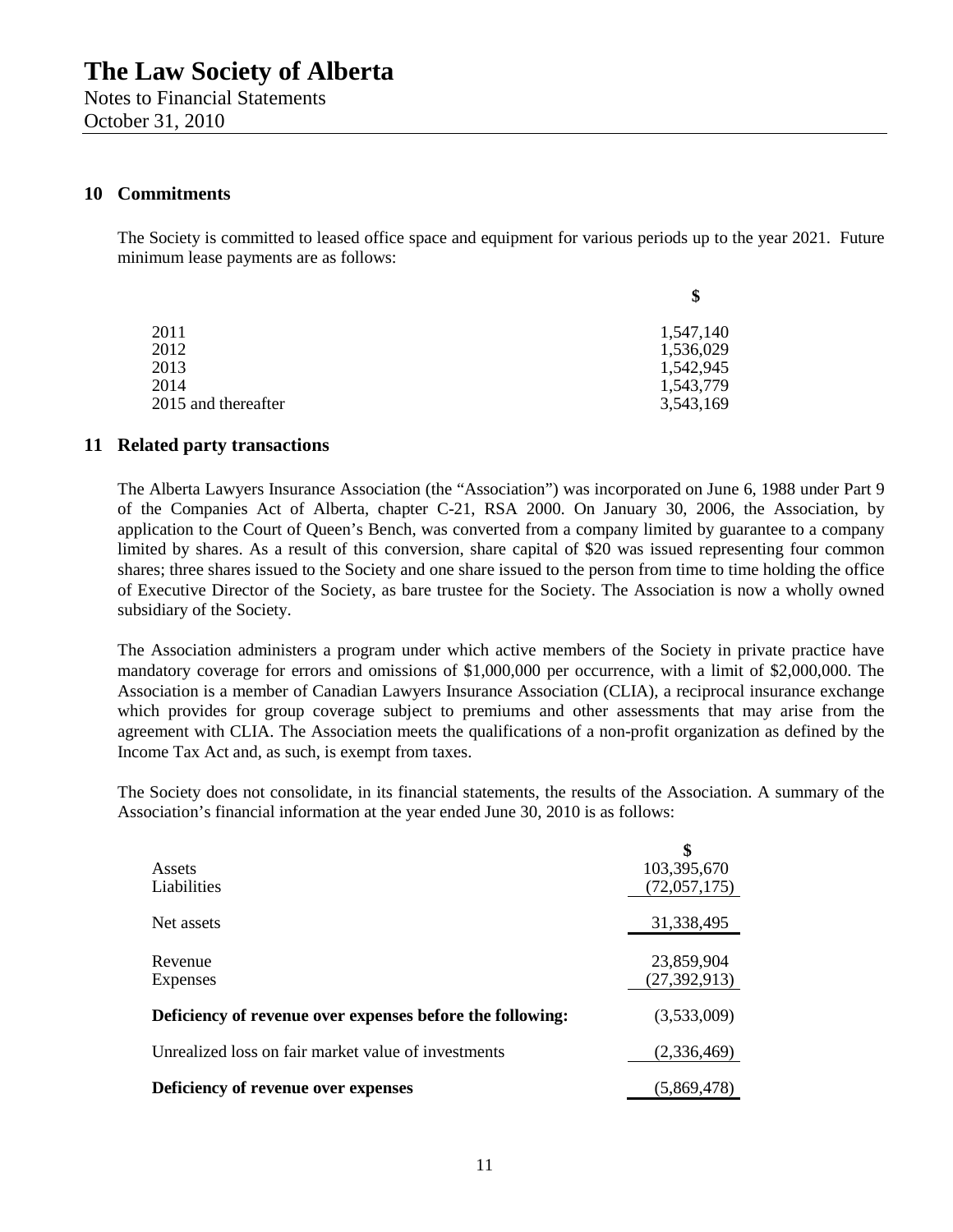Notes to Financial Statements October 31, 2010

| Cash flows from Operating Activities        | 2.908.134   |
|---------------------------------------------|-------------|
| <b>Cash flows from Investing Activities</b> | (1,969,664) |
| Increase in cash and cash equivalents       | 938,470     |

During the year ended October 31, 2010, the Society received from the Association an amount of \$1,175,604 (2009 – \$1,016,100) for management fees. As at October 31, 2010, an amount of \$4,228 (2009 – \$92,335) was due to the Association and is non-interest bearing and due on demand. These transactions are in the normal course of operations and are measured at the exchange amount which is the amount of consideration established and agreed to by the related parties.

#### **12 Financial instruments**

#### **Fair Value**

The fair market value of all instruments, excluding investments, reinsurance recoverables, reserve for claims and related costs and pension plan payable, approximate book value due to their short term nature. The Society records its equity investments at fair market value based upon quoted market values. Bond values are determined from multiple sources using the average bid/ask spread and at various times of day. The fair value of reinsurance recoverables and reserve for claims and related costs is based upon annual actuarial assessments. The fair value of pension plan payables is based upon annual actuarial assessments.

#### **Price risk**

The investments of the Society are subject to price risk because changing interest rates impact the market value of the fixed rate investments, general economic conditions affect the market value of equity investments and currency exchange rates impact the market value of the investments denominated in currencies other than the Canadian dollar. The risk is mitigated through the use of an investment manager for the long-term portfolio investments and by investing other funds in short term fixed rate products with high credit ratings.

#### **Interest rate risk**

The Society is exposed to interest rate risk on its investments. The Society manages the interest rate risk on fixed income bonds through the use of an investment manager who is guided by an agreed Statement of Investment Policies and Goals to mitigate interest rate risk.